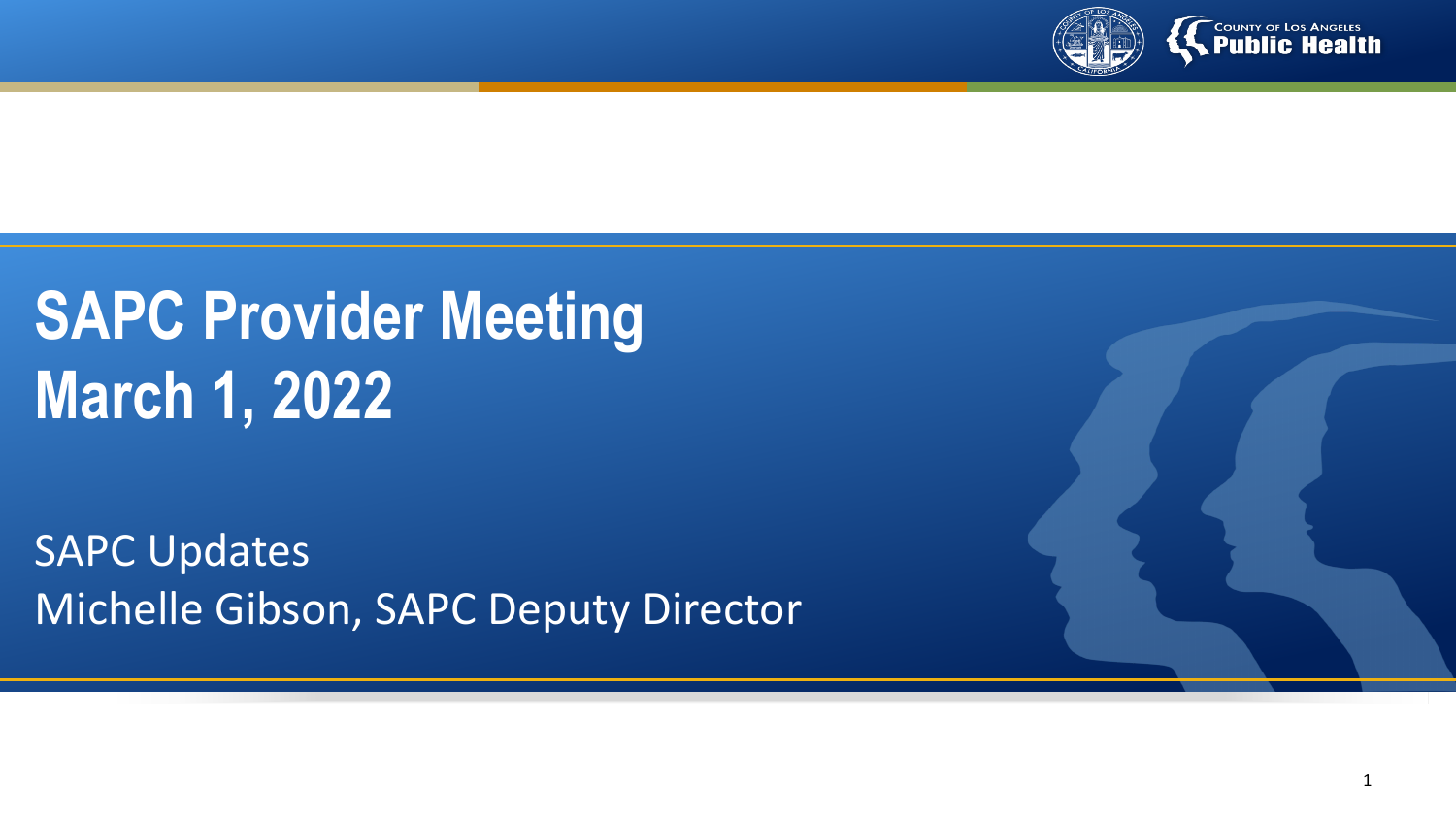

The Department of Health Care Services'(DHCS) Behavioral Health Continuum Infrastructure Program (BHCIP) Round 3 Launch Ready Projects includes among the application **requirements** (1) completion of a **Preapplication Consultation** conducted with DHCS' technical assistant consultant, Advocates for Human Potential (AHP); and (2) a **Letter of Support from Los Angeles County** which will be provided to organizations who demonstrate in the request that the project is launch ready as also informed by AHP's Preapplication Consultation and that upon review would best address community needs and meet County priorities.

# **SUPPLEMENTAL SURVEY MUST BE COMPLETED BY MARCH 2, 2022 BY 5PM IF YOUR WILL APPLY:** <https://www.surveymonkey.com/r/93J768X>

*Select the [Launch Ready Request for Applications](https://secure-web.cisco.com/1e_jbhya9FGwZb-UsByu_8RbGyL3SQoBukaV5nx04YLPDX5lmfZeaj4q49c89t2WleQl3ntMFd1b2fIZgR0F_l9rJU1IpWA61OwxLcUrmXNAyI_cx8iBDzneZVPntPpzsG5DpKFtBot7zEWPT_XZm1YDT0QI8lQK1uA0lgRtCYBD4BKZ-ieWIkfO3bcgHvM6yq_n9ouhhcmI_Fe896Nydz6uWUldibUYTXRKsBbzNdjS3L0HD1FzE--vhwyBN1nkaEJQaH_ZFtXfE4WeocK5rFzRn9m9lp6b8K5_t5G20XQaej7MyRqBPi2kuSl3Gnu0GZJN5HCHL9D5WrMuZ4mTq5pSFK9NEw6piyqUKqy2nJYs/https%3A%2F%2Fwww.infrastructure.buildingcalhhs.com%2Fgrantees%2Flr%2F?utm_content=&utm_medium=email&utm_name=&utm_source=govdelivery&utm_term=) (RFA), Printable Version of [RFA,](https://secure-web.cisco.com/19HASDCACYCy-CUyWuXh5ih9RKSDePMoRFEr5RgcQWQts_5J8EWmm1LMVwP_1Pt7ekHdII5O0Nt49tvBY8kC14sn9iWlbtjbwEhoioPgjulDXTJCW7w9CmWcXCDvSHMHBtYNYKMlWnVJR3Hp144L3GCvb1WEc6AOwG0cQqJpT1nsK2njG8iSRAR_22gkzxC4cVRxVTha43VwEwktY_OIWENzTWwt_1SADmFPL056L1hDq5xKj7bFdky0tpCM-NwyEmqg18ChctlzGb8sI0ubzEsjxfIGcpVKy-KXGV1JBzU-7HiQjWeH0luiA5udWnghSVtQ6T98NXPov2vTtL8T_BFUUNcE1fyr5B0gMUUq-FrA/https%3A%2F%2Fwww.infrastructure.buildingcalhhs.com%2Fwp-content%2Fuploads%2F2022%2F01%2FJoint-RFA.pdf?utm_content=&utm_medium=email&utm_name=&utm_source=govdelivery&utm_term=) [Other Required Documents,](https://secure-web.cisco.com/1tgT4fu0-EEXcYaP-NiDl9ls59M0s8P1GleyQZWeRDiyYtYKamvKgmAAl1xf3HHJQB8-vsYDJZCviYnHxEZERQsqkgCMwm1wYDORSsuOV6B1lQULuJnT_OMVh6aL_AaaD_TtIHnUm7XmXyXeINZgblG-tqvJFfHPH3AwQvTfQPO31SdGrRIvprHk_SbXTP-6NQFqfRro3nhJzMdf2L9KQCaVHP9L2qRtlgyZYFBPMuRHUdnHIuz0Rnwh8dbPzid6aeNy7iH0G7EtONsMaF8e4P6nBFhZ0GX20FU7Qfb56vCNcVipM1VvwbpljOZxhBVWktg1apmhHTdye-AFD8BmXjsekwh3s2boDIUI4IxVaUnY/https%3A%2F%2Fwww.infrastructure.buildingcalhhs.com%2Fjoint-request-for-applications-rfa%2F?utm_content=&utm_medium=email&utm_name=&utm_source=govdelivery&utm_term=) and [FAQ](https://secure-web.cisco.com/16lwkRTgV5oBrU74ePN8lLcpsT_XTVkTOYJFKboLrtps414f6KFUCQ2SqMU0cJei4lrF4oaNMjWYT-rN_Z9tPsqv-h3D7c-BELOw9nZBTaaV2X__uCmDKPJAVfTjwJQ3MkTJrW-C9QAFOy-FYEALje6RMVKE111PDFM1BWlBgqnWSC-iKrsE1Zu6thzhJnULOqwKxMATtajALNEuiF08p0rGfY5mQRk6aknzVwLGkGO1KyIS2YNV3N1sA1WLKouQapD9ElxPRH0JbriksxMMHV6yNuwCpXGe1CX9jaavGdL5KAkbr8WNXUkoZ26cHP_-aNSsxNuipxil5D7ny7Fxrfmwn0ZUtIC2KHwUQQBxLpZc/https%3A%2F%2Fwww.infrastructure.buildingcalhhs.com%2Fwp-content%2Fuploads%2F2022%2F02%2FBHCIP_FAQ_02232022.pdf?utm_content=&utm_medium=email&utm_name=&utm_source=govdelivery&utm_term=) links here for more information on what is required for the grant submission.*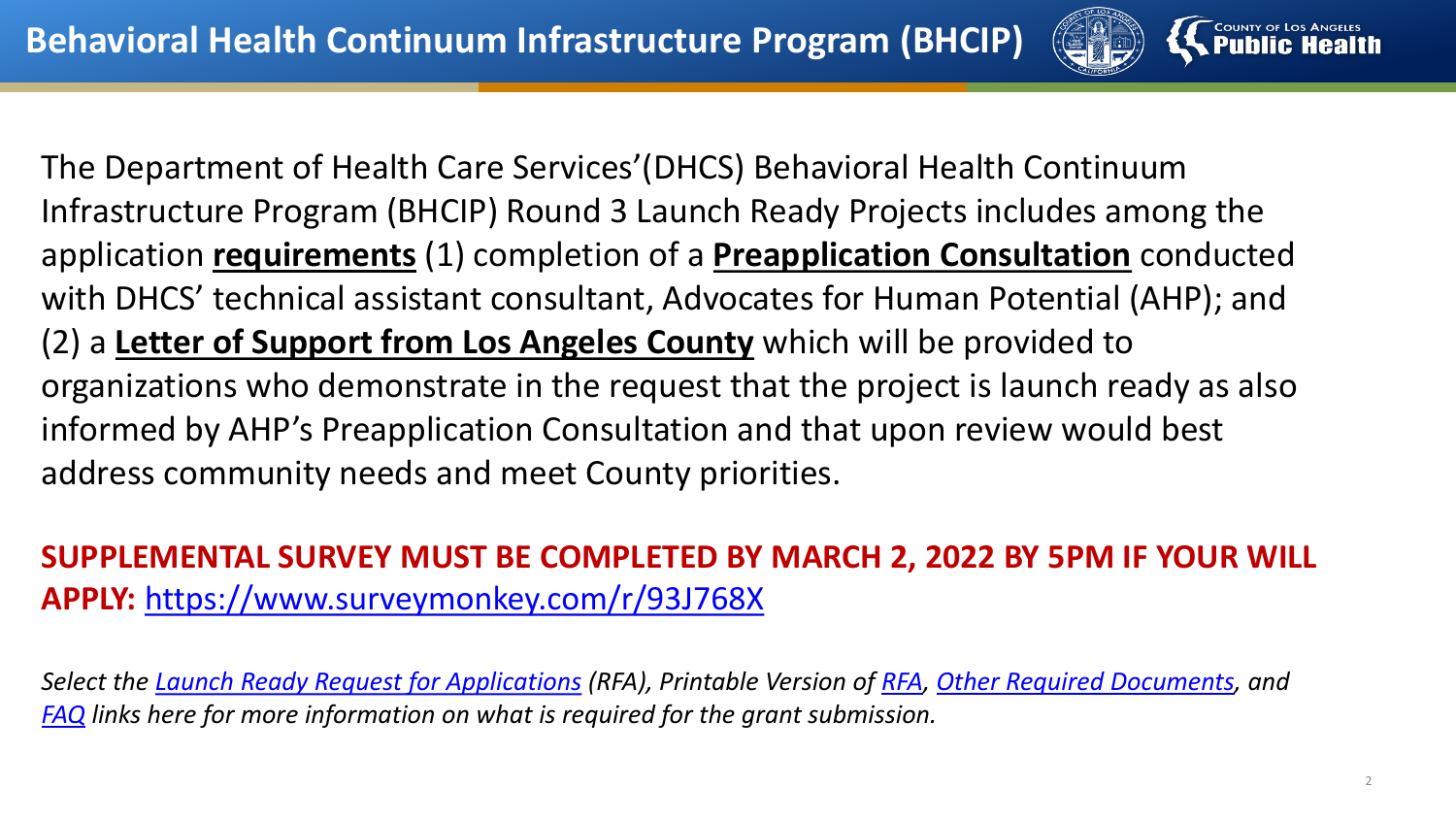

- $\Box$  Site control established (with deed, PSA, option contract, LOI, leasehold)
- $\Box$  Site plan established (schematic plan with architectural and engineering specifications)
- $\Box$  Stakeholder support established (letter from city/county/board of directors)
- $\Box$  Match amount Identified (equity, dept, donation, or inkind with documentation)
- $\Box$  Initial budget established (based on schematic site plan)
- $\Box$  Development team established (as needed: attorney, architect, design-build team)
- $\Box$  Ability to gain building permits within 6 months of funding
- $\Box$  Ability to close on land, after gaining building permits, within 6 months of funding
- $\Box$  Ability to start construction within 6 months of grant funding

# **What is Launch Ready? What is More Launch Ready?**

- $\Box$  Ownership of real estate site
- $\Box$  Preliminary plan review completed, with comments received
- $\Box$  Construction drawings complete or near completion
- $\Box$  General contractor (builder) selected and ready for hire
- $\Box$  95% construction drawings ready for submission for building permit
- $\Box$  Building permit Issued
- $\Box$  Able to start construction within 60 days or less



**Key Factors in DHCS and AHP determining readiness and Los Angeles County in determining ability for a Letter of Support**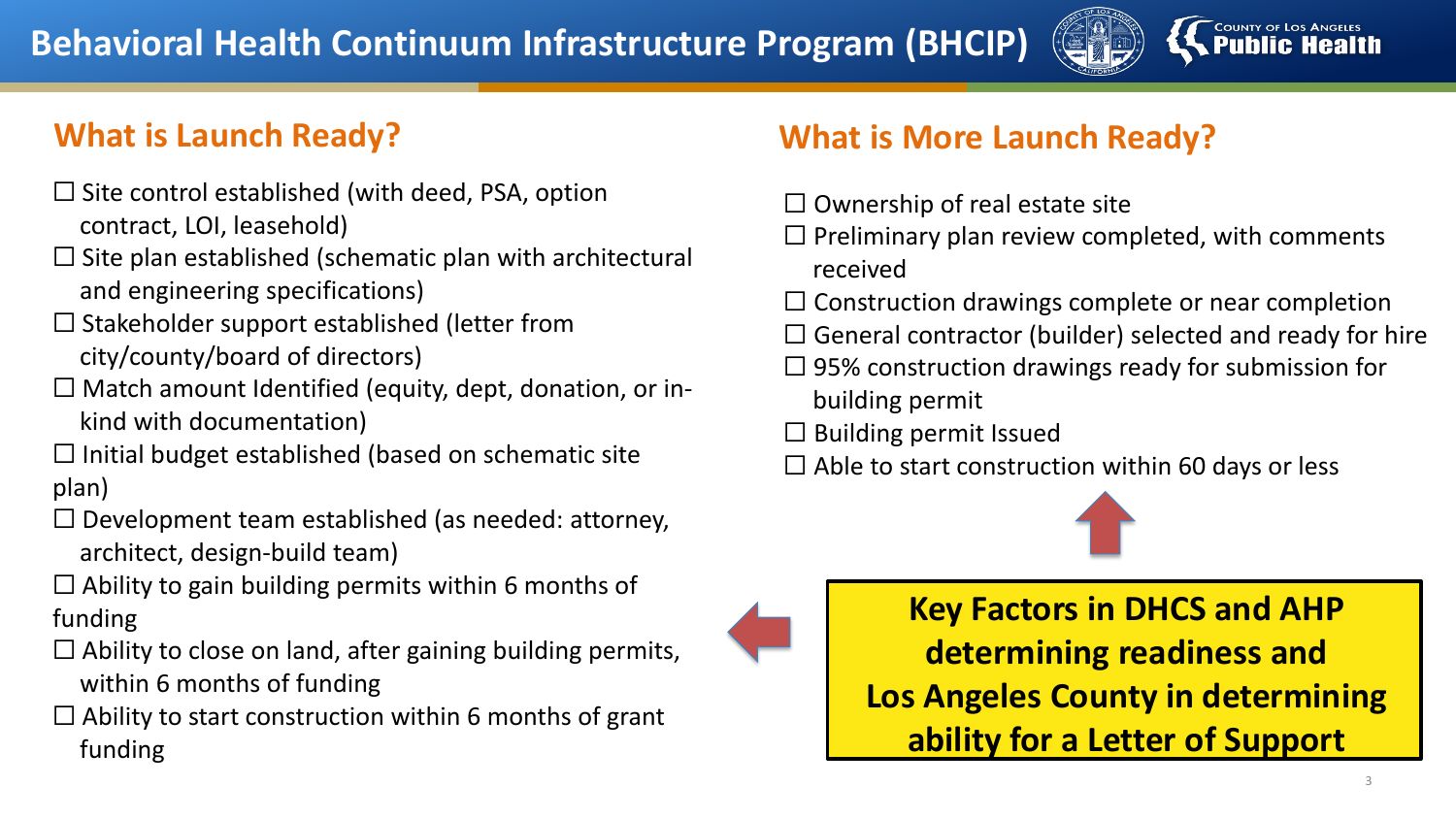

## **LOS ANGELES COUNTY SELECTED FOR PHASE 1!**

- **Pilot Period**: July 1, 2022, through March 31, 2024
- **Eligible Patients**: LA County assigned Medi-Cal enrollees with StimUD not available to those who are not enrolled in Medi-Cal or whose benefits are not assigned to Los Angeles County.
- **Eligible Levels of Care**: Current DMC-ODS outpatient (ASAM 1.0, 2.1, OTP) contract with SAPC. DMC-ODS eligibility and medical necessity requirements for the outpatient levels of care apply.
- **Patient Participation**: Enrollment in an outpatient program for StimUD where participation in the CM is not contingent on receipt of other DMC-ODS services.
- **Model/Incentives**: Provision of contingency management up to 24 weeks and 6+ months of recovery services; and use DHCS determined web-based or mobile incentive platform and adhere to progressive incentive values based on testing results and any required service participation.
- **Reimbursement**: Claims will be entered via Sage-EHR.
- **Training and Coaching**: UCLA ISAP will provide training and coaching to ensure fidelity.
- **Policy Paper Available At:** [https://www.dhcs.ca.gov/Documents/DHCS-Contingency-](https://www.dhcs.ca.gov/Documents/DHCS-Contingency-Management-Policy-Paper.pdf)Management-Policy-Paper.pdf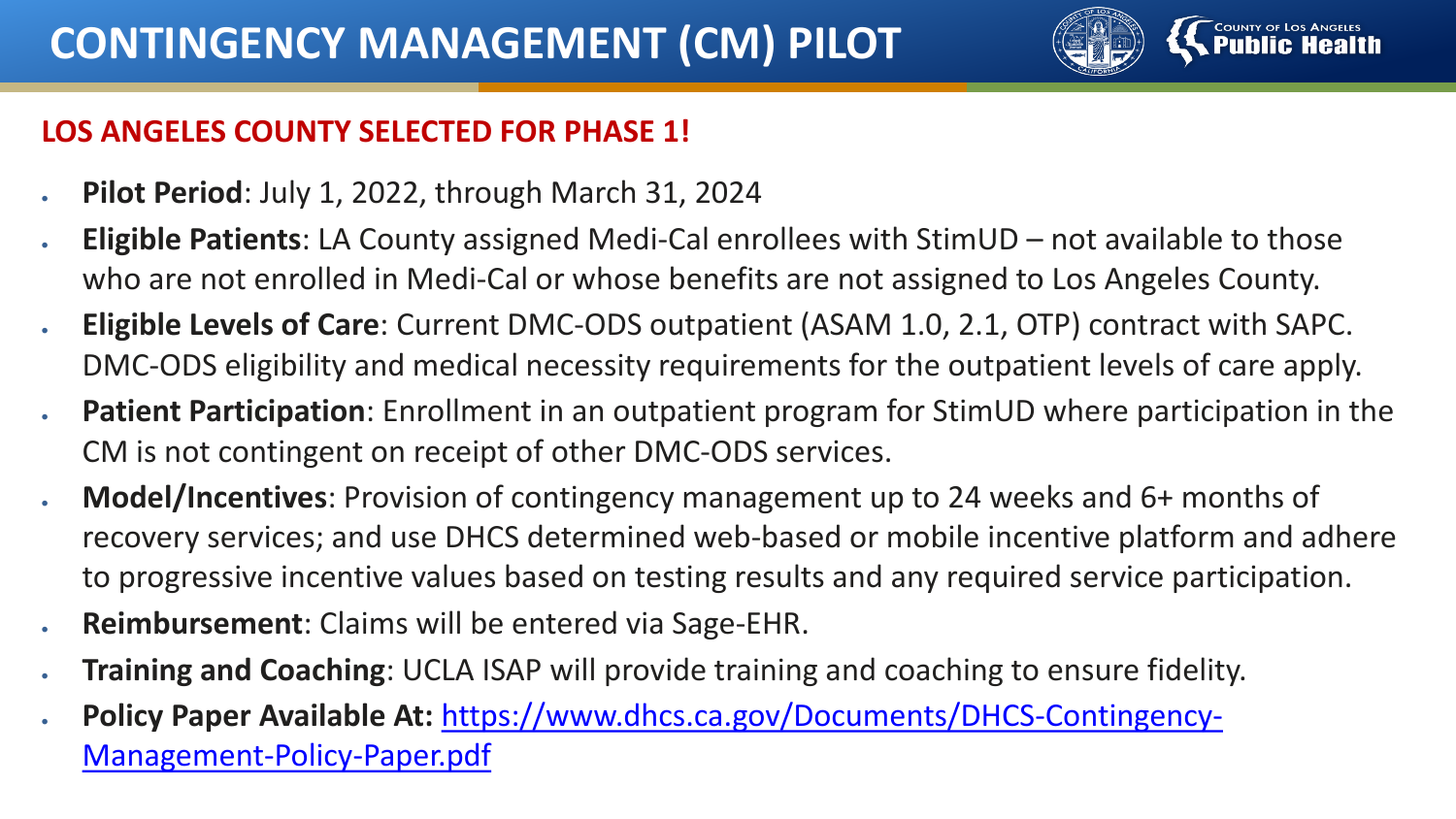

### **PHASE 1 (31 Agencies) PHASE 2 (6 Agencies)**

ALT Recovery Group Asian American Drug Abuse Program Behavioral Health Services Cal Hispanic (CHCADA) Casa Treatment Center Child & Family Center CLARE | MATRIX **Compation** Divine Healthcare Services Eggleston El Proyecto del Barrio Helpline Youth Counseling Homeless Health Care Los Angeles House of Hope Inter-Agency Drug Abuse Recovery Programs Koreatown Youth and Community Center 5 and 5 and 5 and 5 and 5 and 5 and 5 and 5 and 5 and 5 and 5 and 5 and 5 and 5 and 5 and 5 and 5 and 5 and 5 and 5 and 5 and 5 and 5 and 5 and 5 and 5 and 5 and 5 and 5 and 5 and 5 and

Los Angeles Centers for Alcohol and Drug Abuse Mela Counseling Services Center New Hope Drug and Alcohol Treatment Program Penny Lane Centers People Coordinated Services of SoCal Phoenix Houses of Los Angeles **Principles** Roots Through Recovery Safe Refuge SHIFLDS for Families Social Model Recovery Systems Southern California Alcohol and Drug Programs Tarzana Treatment Centers Twin Town You Can Health Services

Bienestar Human Services Clinica Msr. Oscar A. Romero HealthRIGHT 360 / Prototypes **JWCH** Special Services for Groups Tessie Cleveland Community Services

*37 agencies are interested, representing 75 service sites, and an estimated 6,599 patients served in the first 12-months.*

*According to SAPC data for FY 20-21, 30 youth 12-17 and 3,090 adults 18+ had a primary StimUD for participating outpatient agencies.*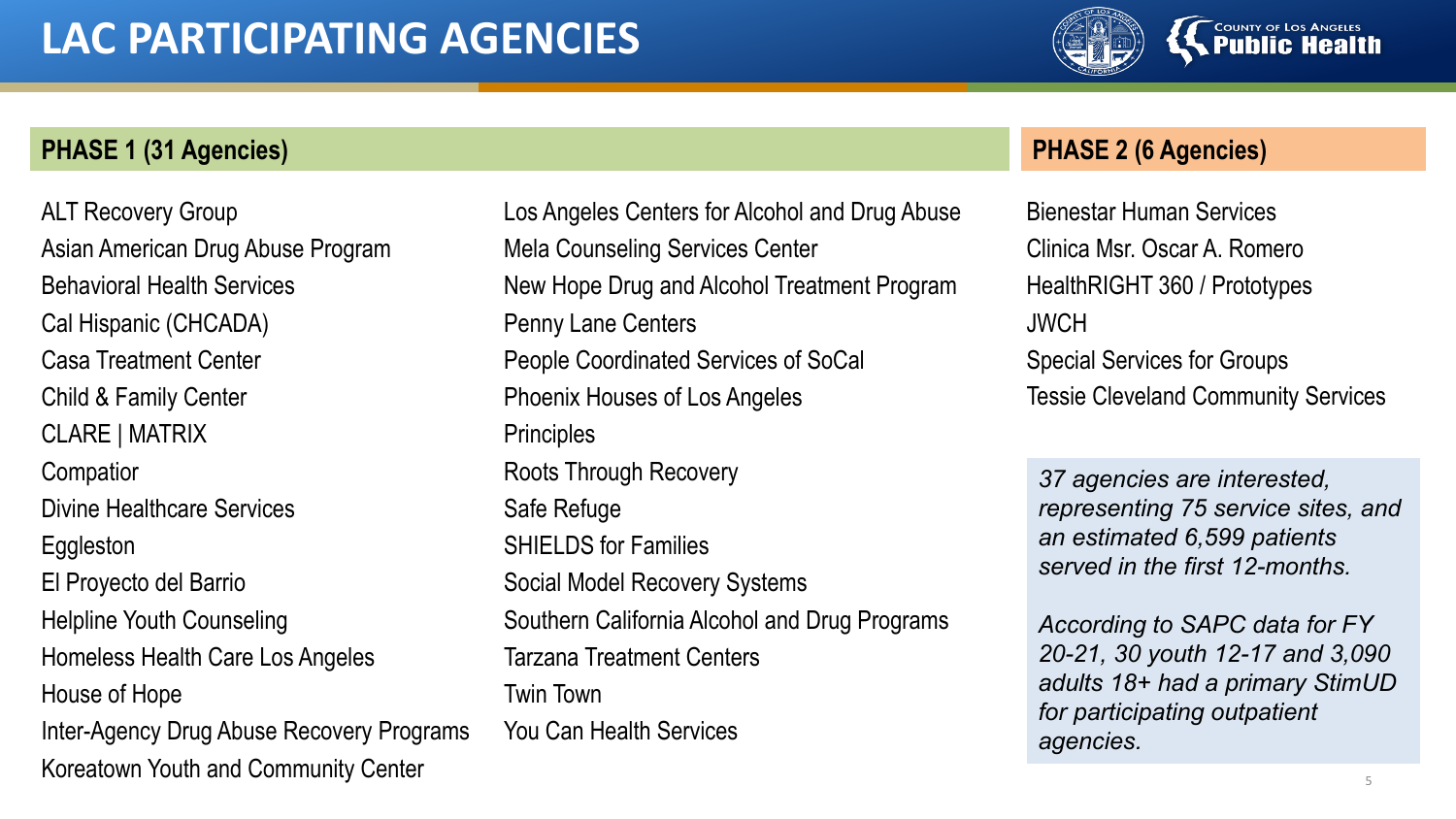

# **DHCS BHIN [21-032](https://www.dhcs.ca.gov/Documents/BHIN-21-032.pdf)**

"*Counties and providers should use the County of Responsibility to determine which county is responsible to provide authorizations for substance use disorder services (whenever authorizations are needed to approve care) and to pay claims for medically necessary services for eligible beneficiaries.* 

*The only exception to this policy is when a beneficiary has initiated an Inter-County Transfer to confirm a change of residence. In that case, the County of Residence is responsible for authorizations and claims. If a provider requests an authorization for service of a county DMC-ODS or DMC State Plan County for a beneficiary that has initiated an Inter-County Transfer to another county, the County of Responsibility must notify the provider that an Inter-County Transfer has been initiated, and the provider must then request the authorization from the County of Residence*."

**Early SAPC analysis indicates this accurately reflects how the State is processing claims when a patient is enrolled in Medi-Cal and the County of Residence is assigned to Los Angeles (#19) even when the County of Responsibility is still assigned to another County.**